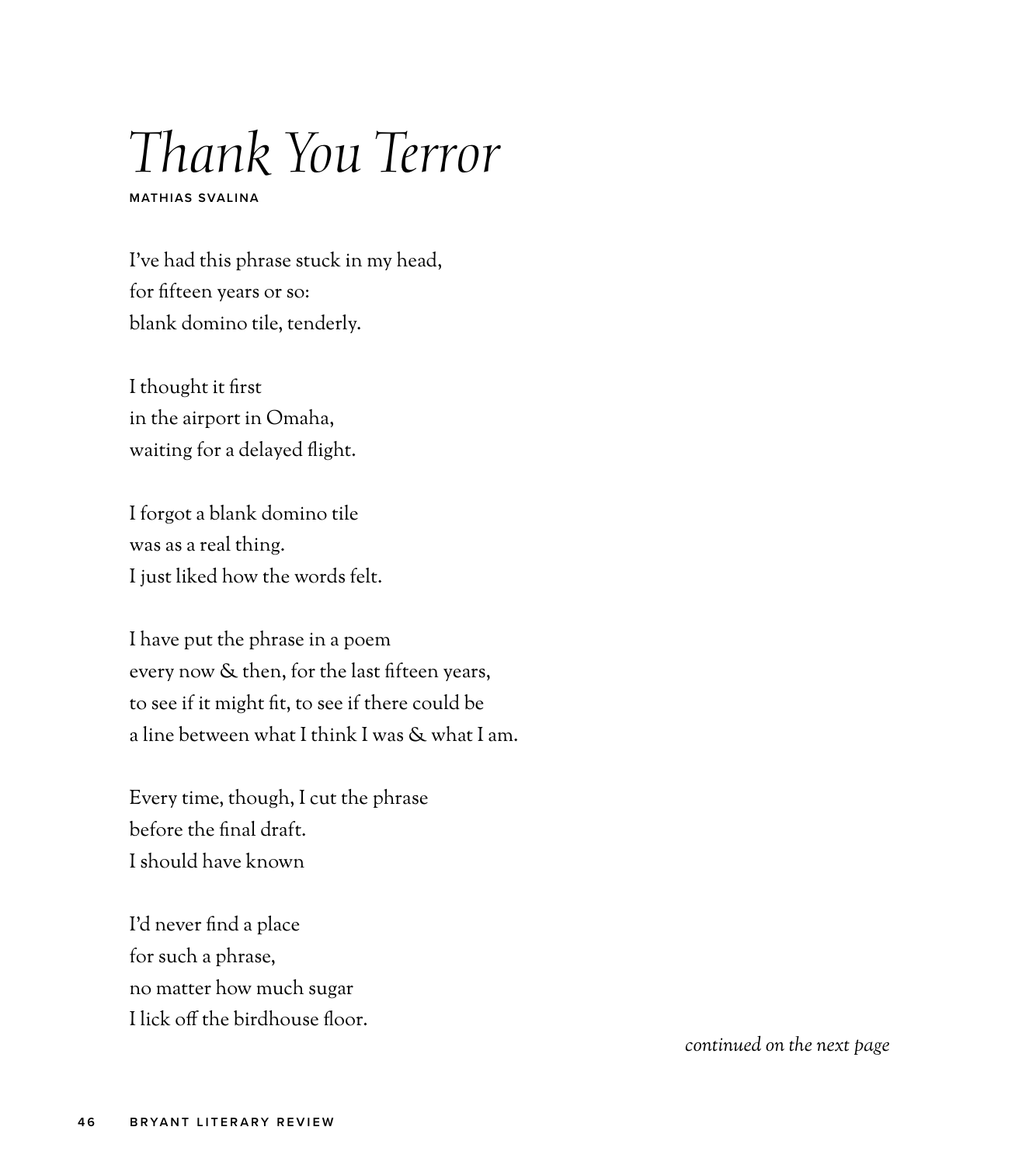The sounds the mouth makes to attempt to make meaning lure me from heartbreak with their cemetery fog.

I want to chug them like a blank face, to drown beneath their one blank face,

& then, there it is again, a blank domino tile, flawless, saying nothing but meaning as much as nothing can.

It's like when I see a movie & the people in the movie make me want to see myself.

I am afraid of the escapes I find helpful. In the car the other day I asked Levy, who is two years old, if she believed in god

& she did not respond. But when I asked her Y'all ready for this? she said, somewhat resignedly, Yeah...

I guess I've got to keep blank domino tile, tenderly in this poem now. But really, I hope I won't.

*continued on the next page*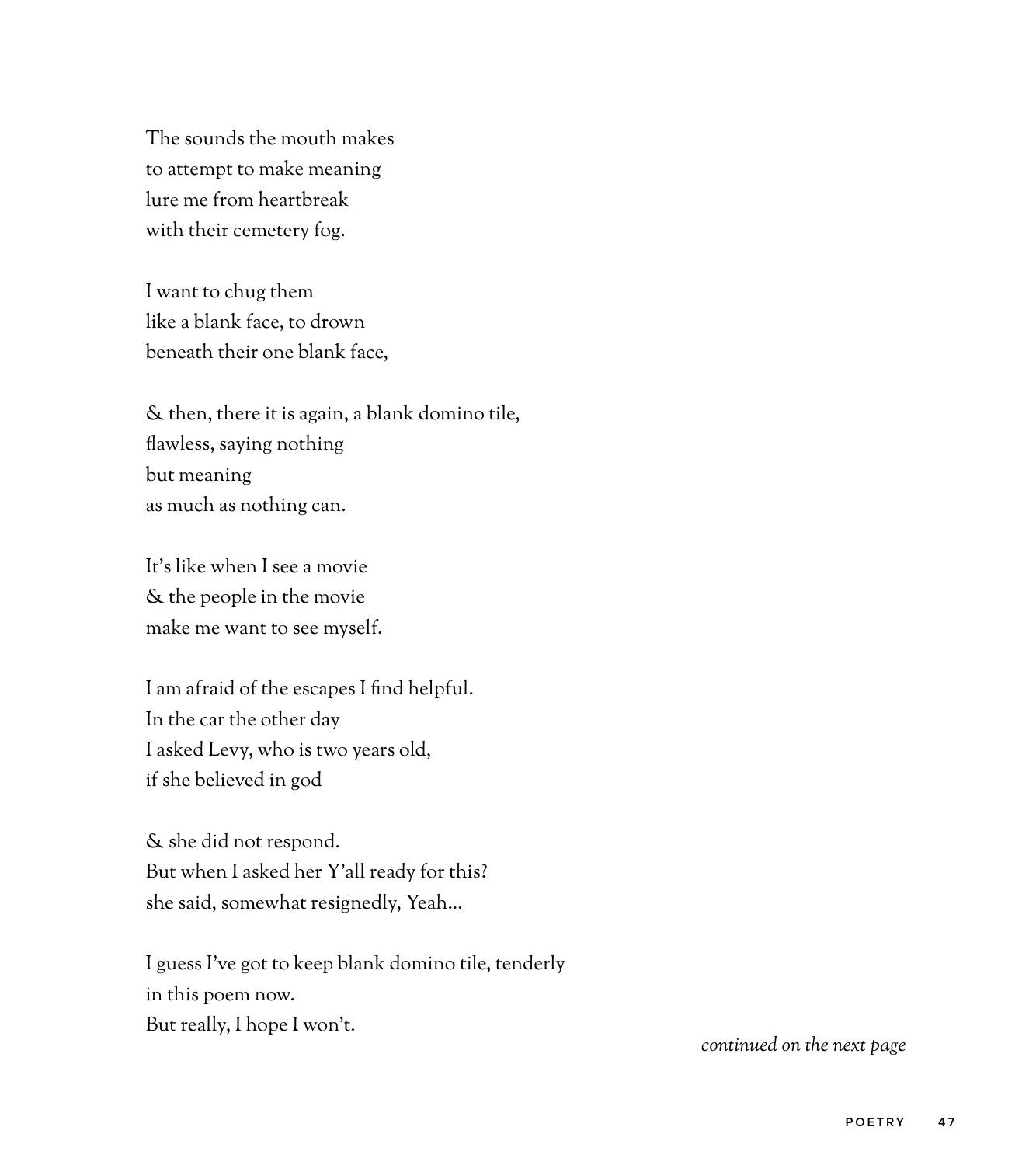I hope I am still in that airport Waiting for that person, who I loved, Who loved me, I think, from year 1998 to the year 2004.

I'd like to be waiting there forever for that moment of first seeing their face turn the corner into the long hallway where I waited on the other side of security, before all the inevitable stuff happened.

Join me there. It is 2004. But we can stay there forever. Watch them walk that long walk toward me & walk it forever.

I hope it is just after midnight, wherever you are, whoever you are reading this, just after midnight, no matter what the clock says. I hope the sun never rises. I hope the dark holds us forever like this in its blank face.

*continued on the next page*